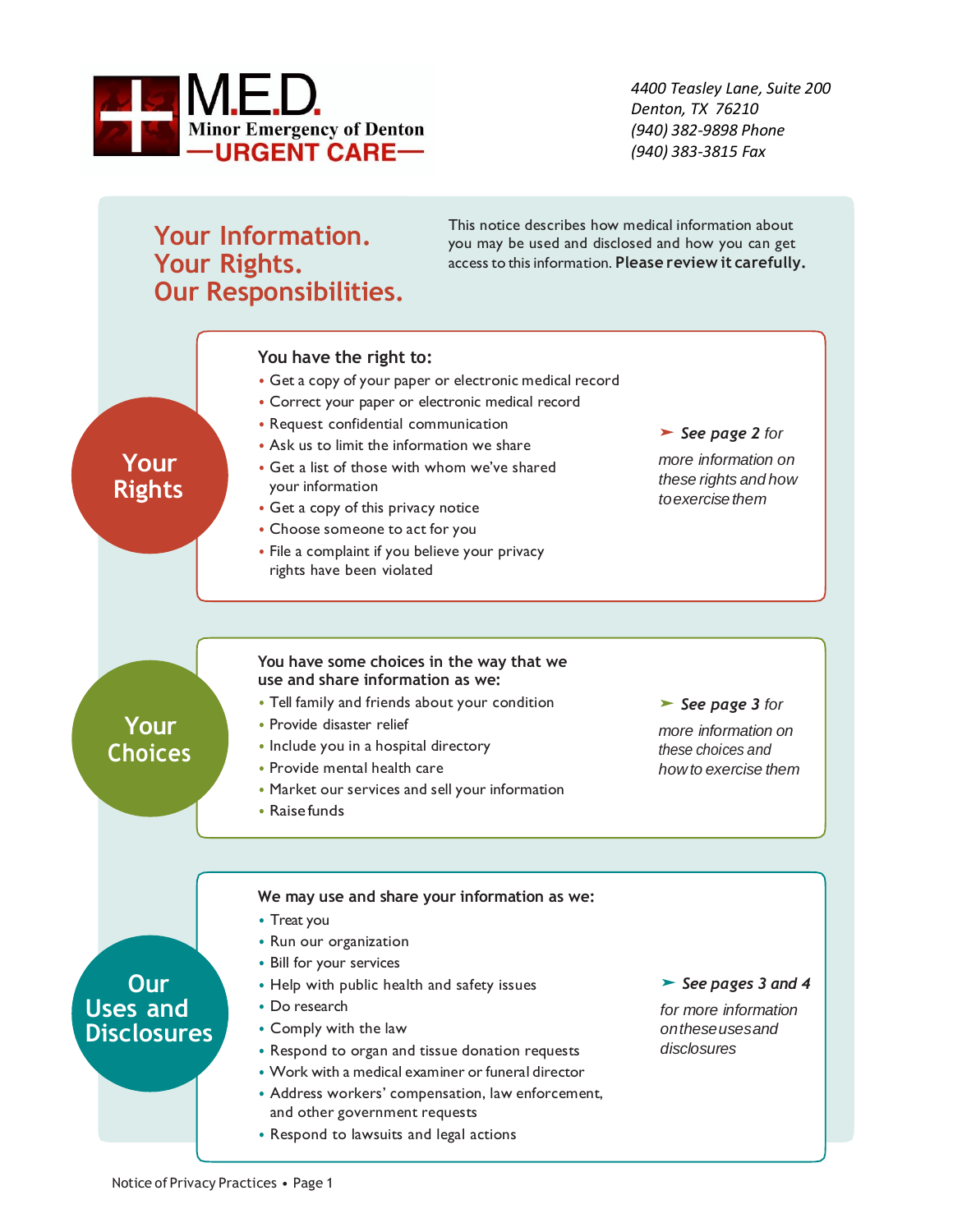| Your          |  |
|---------------|--|
| <b>Rights</b> |  |

**When it comes to your health information, you have certain rights.**

This section explains your rights and some of our responsibilities to help you.

| Get an electronic or<br>paper copy of your<br>medical record | • You can ask to see or get an electronic or paper copy of your medical record and<br>other health information we have about you. Requests for access or copies or<br>medical or billing records must be in writing, according to the Texas Medical<br>Practice Act. The written request must specify the information or medical<br>records covered by the release, the reasons or purposes for the release, and the<br>person to whom the information is to be released.<br>• Our office can provide an electronic copy of your medical record by means of a<br>CD-ROM.<br>• We will provide a copy or a summary of your health information, usually within<br>15 days of your request. We may charge a reasonable, cost-based fee. |
|--------------------------------------------------------------|--------------------------------------------------------------------------------------------------------------------------------------------------------------------------------------------------------------------------------------------------------------------------------------------------------------------------------------------------------------------------------------------------------------------------------------------------------------------------------------------------------------------------------------------------------------------------------------------------------------------------------------------------------------------------------------------------------------------------------------|
| Ask us to correct<br>your medical record                     | • You can ask us to correct health information about you that you think is incorrect<br>or incomplete. Ask us how to do this.<br>• We may say "no" to your request, but we'll tell you why in writing within 15 days.                                                                                                                                                                                                                                                                                                                                                                                                                                                                                                                |
| Request confidential<br>communications                       | • You can ask us to contact you in a specific way (for example, home or office phone)<br>or to send mail to a different address.<br>• We will say "yes" to all reasonable requests.                                                                                                                                                                                                                                                                                                                                                                                                                                                                                                                                                  |
| Ask us to limit what<br>we use or share                      | • You can ask us not to use or share certain health information for treatment,<br>payment, or our operations. We are not required to agree to your request, and we<br>may say "no" if it would affect your care.<br>• If you pay for a service or health care item out-of-pocket in full, you can ask us not to<br>share that information for the purpose of payment or our operations with your health<br>insurer. We will say "yes" unless a law requires us to share that information.                                                                                                                                                                                                                                            |
| Get a list of those<br>with whom we've<br>shared information | • You can ask for a list (accounting) of the times we've shared your health information<br>for six years prior to the date you ask, who we shared it with, and why.<br>• We will include all the disclosures except for those about treatment, payment, and<br>health care operations, and certain other disclosures (such as any you asked us to<br>make). We'll provide one accounting a year for free but will charge a reasonable,<br>cost-based fee if you ask for another one within 12 months.                                                                                                                                                                                                                                |
| Get a copy of this<br>privacy notice                         | • You can ask for a paper copy of this notice at any time, even if you have agreed to<br>receive the notice electronically. We will provide you with a paper copy promptly.                                                                                                                                                                                                                                                                                                                                                                                                                                                                                                                                                          |
| Choose someone<br>to act for you                             | • If you have given someone medical power of attorney or if someone is your legal<br>guardian, that person can exercise your rights and make choices about your health<br>information.<br>• We will make sure the person has this authority and can act for you before we take<br>any action.                                                                                                                                                                                                                                                                                                                                                                                                                                        |
|                                                              |                                                                                                                                                                                                                                                                                                                                                                                                                                                                                                                                                                                                                                                                                                                                      |

 $\sim 10^7$ 

 $\mathbf{u} = \mathbf{u} \times \mathbf{u}$  ,  $\mathbf{u} = \mathbf{u}$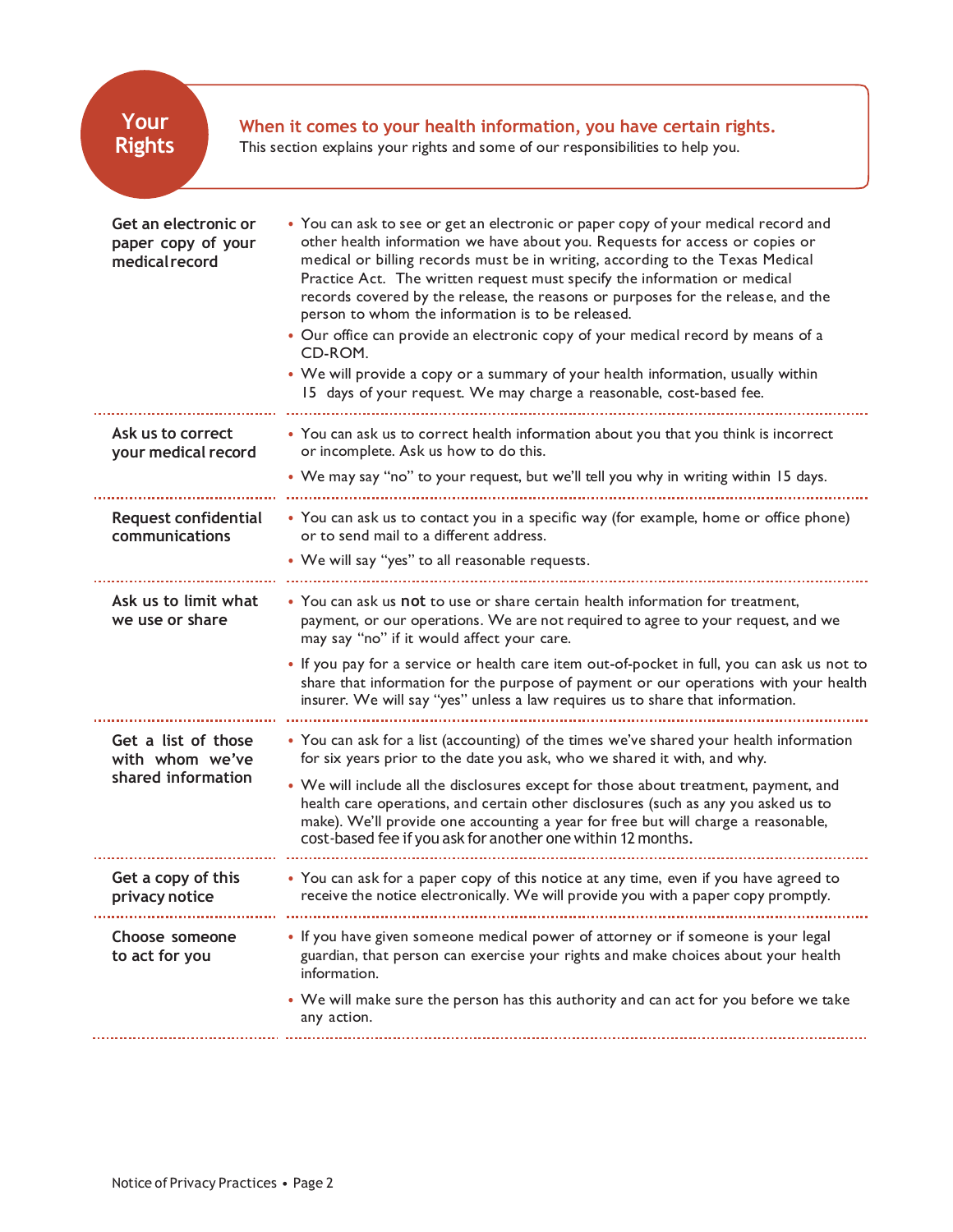| File a complaint if<br>you feel your rights<br>are violated | • You can complain if you feel we have violated your rights by contacting us using the<br>information on page 1.                                                                                                                                                                |
|-------------------------------------------------------------|---------------------------------------------------------------------------------------------------------------------------------------------------------------------------------------------------------------------------------------------------------------------------------|
|                                                             | • You can file a complaint with the U.S. Department of Health and Human Services<br>Office for Civil Rights by sending a letter to 200 Independence Avenue, S.W.,<br>Washington, D.C. 20201, calling 1-877-696-6775, or visiting www.hhs.gov/ocr/<br>privacy/HIPAA/complaints/. |
|                                                             | • We will not retaliate against you for filing a complaint.                                                                                                                                                                                                                     |
|                                                             |                                                                                                                                                                                                                                                                                 |

 $\ldots$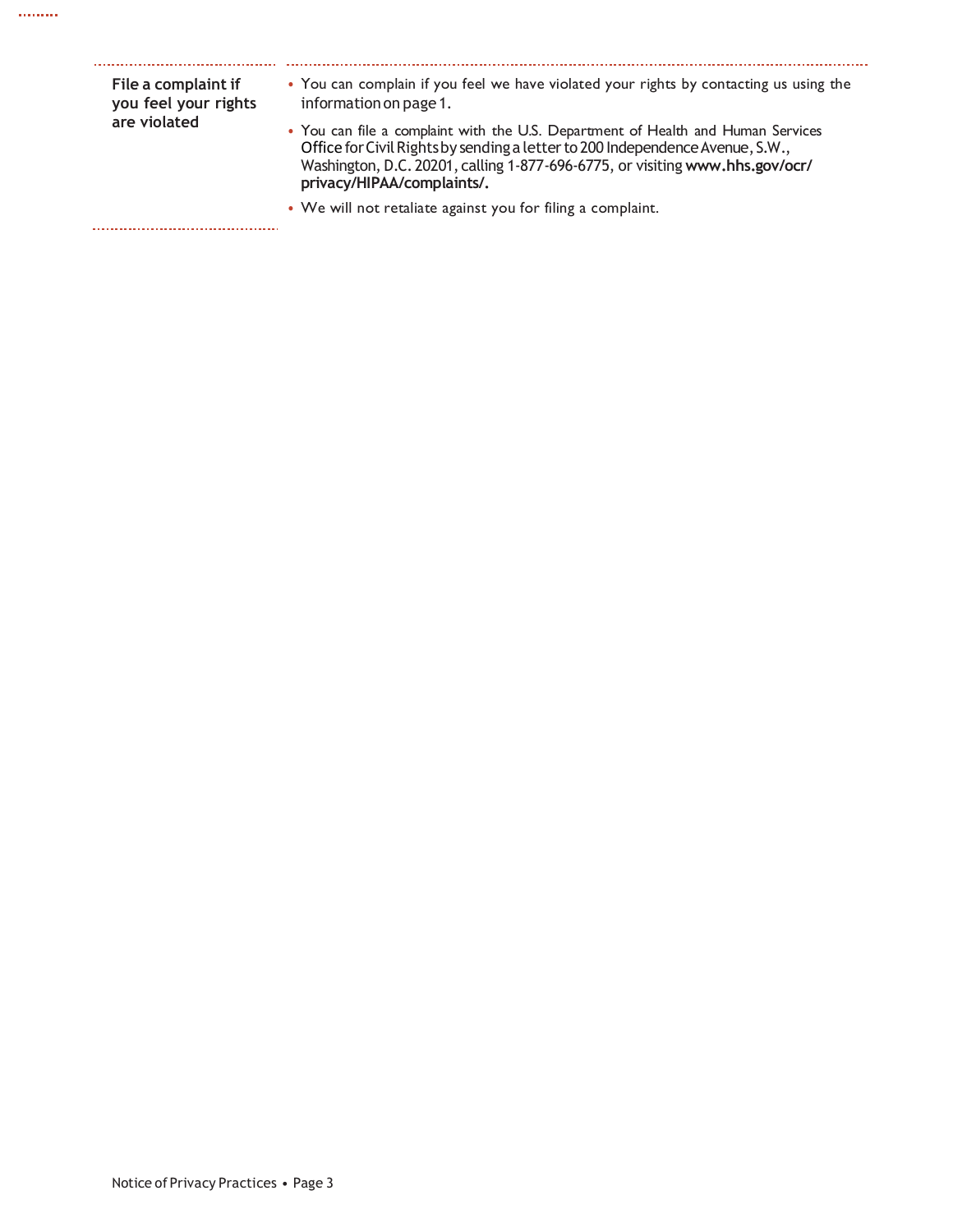| Your<br><b>Choices</b><br>your instructions.                                                       | For certain health information, you can tell us your choices about what<br>we share. If you have a clear preference for how we share your information in the<br>situations described below, talk to us. Tell us what you want us to do, and we will follow                                     |
|----------------------------------------------------------------------------------------------------|------------------------------------------------------------------------------------------------------------------------------------------------------------------------------------------------------------------------------------------------------------------------------------------------|
| In these cases, you have<br>both the right and choice<br>to tell us to:                            | • Share information with your family, close friends, or others involved in your care<br>• Share information in a disaster relief situation<br>• Include your information in a hospital directory                                                                                               |
|                                                                                                    | If you are not able to tell us your preference, for example if you are unconscious, we<br>may go ahead and share your information if we believe it is in your best interest.<br>We may also share your information when needed to lessen a serious and imminent<br>threat to health or safety. |
| In these cases, we<br>never share your<br>information unless you<br>give us written<br>permission: | • Marketing purposes<br>Sale of your information<br>$\bullet$<br>• Most sharing of psychotherapy notes                                                                                                                                                                                         |
| In the case of fundraising:                                                                        | • We may contact you for fundraising efforts, but you can tell us not to<br>contact you again.                                                                                                                                                                                                 |



*continued on next page*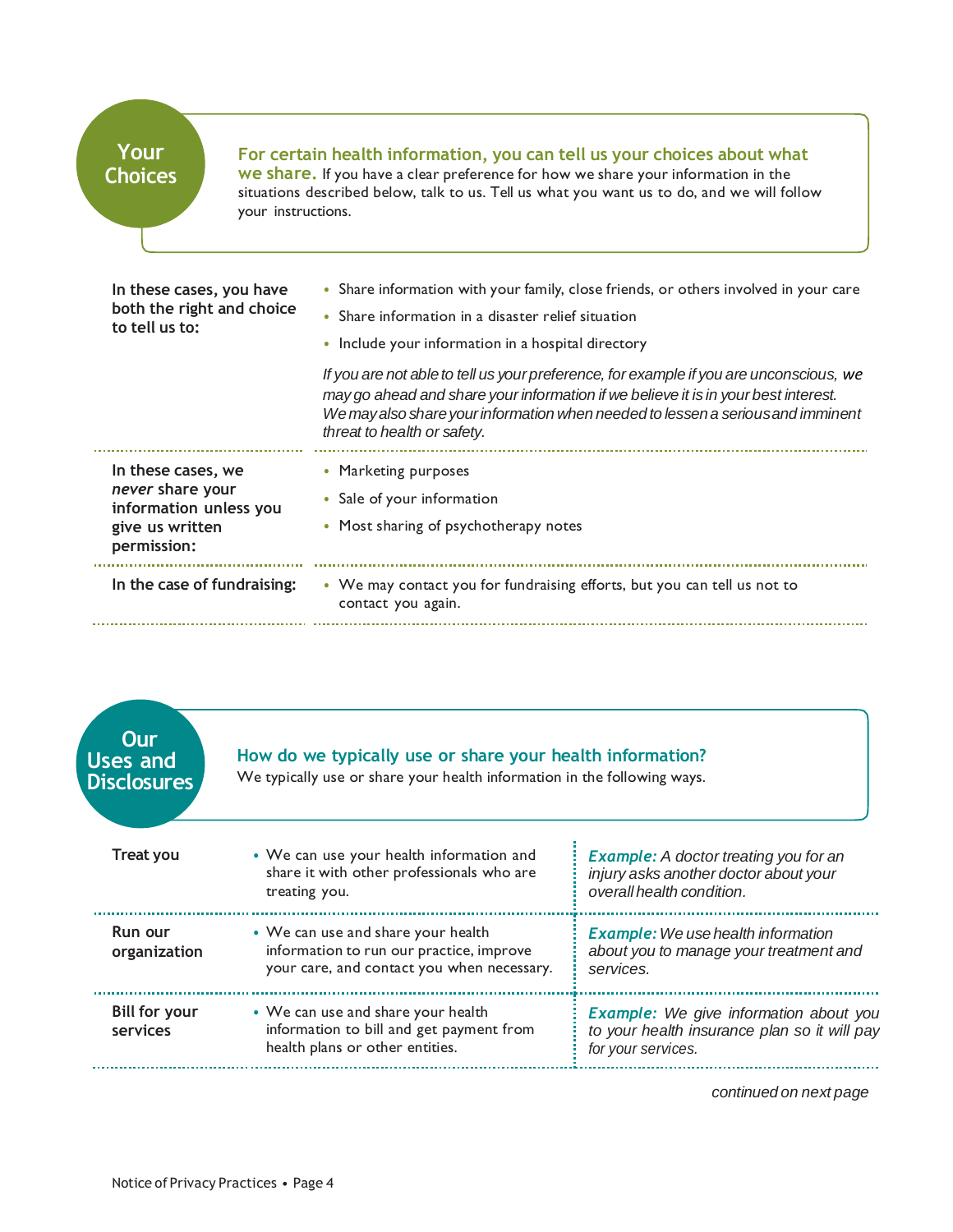**How else can we use or share your health information?** We are allowed or required to share your information in other ways – usually in ways that contribute to the public good, such as public health and research. We have to meet many conditions in the law before we can share your information for these purposes. For more information see: **[www.hhs.gov/ocr/privacy/hipaa/understanding/consumers/index.html](http://www.hhs.gov/ocr/privacy/hipaa/understanding/consumers/index.html).**

| Help with public health<br>and safety issues                                           | • We can share health information about you for certain situations such as:<br>• Preventing disease<br>• Helping with product recalls<br>• Reporting adverse reactions to medications<br>• Reporting suspected abuse, neglect, or domestic violence<br>• Preventing or reducing a serious threat to anyone's health or safety                          |
|----------------------------------------------------------------------------------------|--------------------------------------------------------------------------------------------------------------------------------------------------------------------------------------------------------------------------------------------------------------------------------------------------------------------------------------------------------|
| Do research                                                                            | • We can use or share your information for health research.                                                                                                                                                                                                                                                                                            |
| Comply with the law                                                                    | • We will share information about you if state or federal laws require it,<br>including with the Department of Health and Human Services if it wants to<br>see that we're complying with federal privacy law.                                                                                                                                          |
| Respond to organ and<br>tissue donation requests                                       | • We can share health information about you with organ procurement<br>organizations.                                                                                                                                                                                                                                                                   |
| Work with a medical<br>examiner or funeral director                                    | • We can share health information with a coroner, medical examiner, or funeral<br>director when an individual dies.                                                                                                                                                                                                                                    |
| Address workers'<br>compensation, law<br>enforcement, and other<br>government requests | • We can use or share health information about you:<br>• For workers' compensation claims<br>• For law enforcement purposes or with a law enforcement official<br>• With health oversight agencies for activities authorized by law<br>• For special government functions such as military, national security, and<br>presidential protective services |
| <b>Respond to lawsuits and</b><br>legal actions                                        | • We can share health information about you in response to a court or<br>administrative order, or in response to a subpoena.                                                                                                                                                                                                                           |

. . . . . . . .